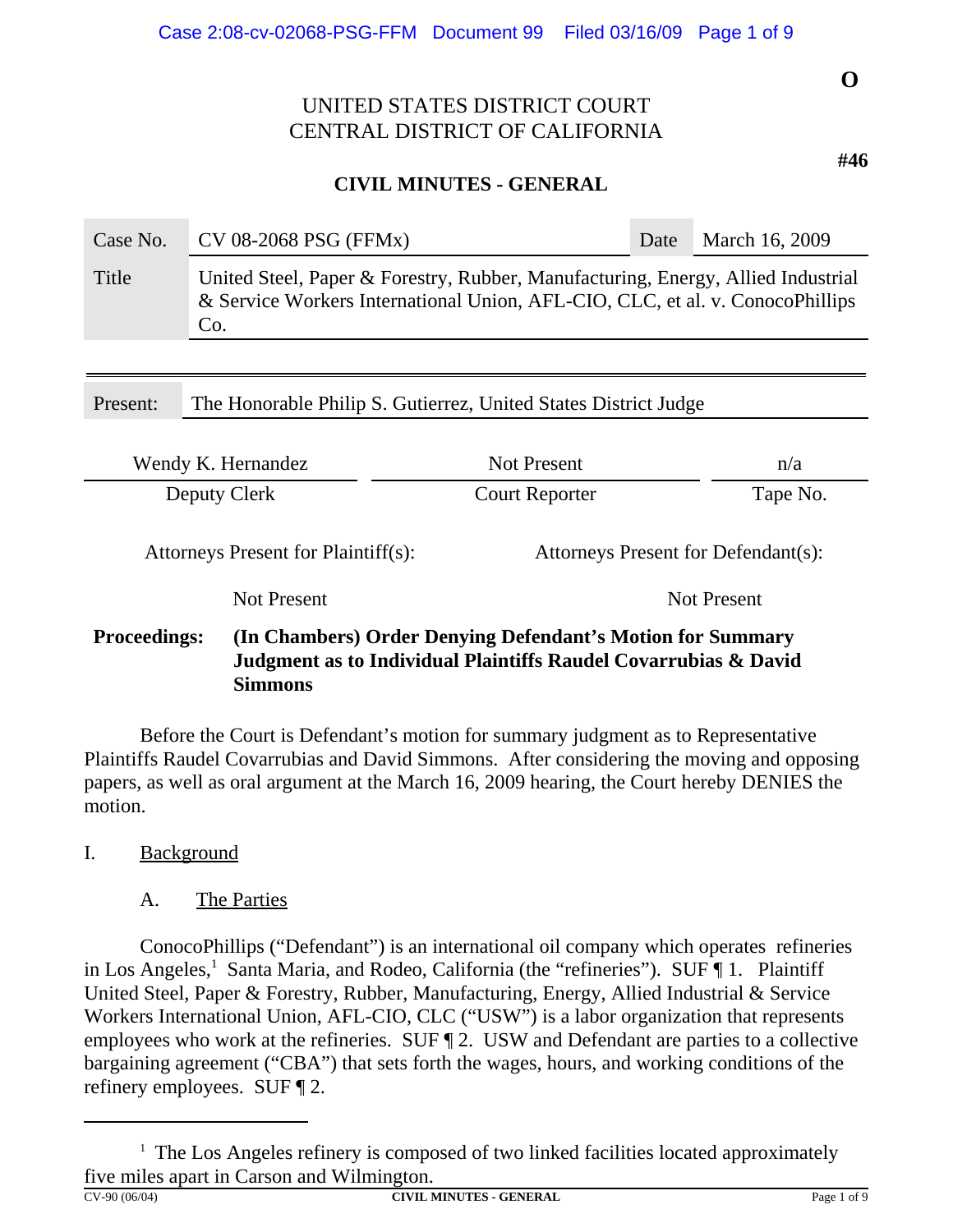## **CIVIL MINUTES - GENERAL**

| Case No. | $CV$ 08-2068 PSG (FFMx)                                                                                                                                                  | Date | March 16, 2009 |
|----------|--------------------------------------------------------------------------------------------------------------------------------------------------------------------------|------|----------------|
| Title    | United Steel, Paper & Forestry, Rubber, Manufacturing, Energy, Allied Industrial<br>& Service Workers International Union, AFL-CIO, CLC, et al. v. ConocoPhillips<br>Co. |      |                |

On February 15, 2008, USW and representative plaintiffs David Simmons, Raudel Covarrubias, and Stephen Swader filed a class action lawsuit in Los Angeles Superior Court, alleging that Defendant failed to provide meal periods as required by California law. The putative class encompasses

> all former, current, and future non-exempt hourly employees of Defendant ConocoPhillips who, at any time since February 15, 2004, worked as an Operator or in the laboratory on a shift schedule at a ConocoPhillips refinery located in Los Angeles, Santa Maria, or Rodeo, California.

Defendant removed the action to this Court on May 27, 2008.

## B. Refinery Operators

Defendant's refineries operate 24 hours a day, 365 days a year. SUF ¶ 101. Pursuant to the "12-Hour Shift Agreement" agreed to by Defendant and USW, operators work a rotating 12 hour shift. SUF ¶¶ 3, 7. The 12-Hour Shift Agreement provides that employees governed by the agreement work a schedule consisting of "12 consecutive hours *exclusive of meal period*." SUF ¶ 6 (emphasis added). Operators are paid for the entire 12 hours of their shift, as well as any overtime. SUF ¶ 7.

Although job duties vary by refinery, shift, and unit, operators are generally responsible for maintaining the safety of the facility by monitoring the refining equipment to ensure that it is functioning properly, temperature levels are appropriate, and materials are being processed efficiently. SUF ¶¶ 24, 26-27. The refining process must be monitored constantly. SUF ¶ 28. In the case of an emergency, operators assist the refineries' fire and safety professionals. SUF ¶ 29. Consistent with these responsibilities, operators are expected to have a radio with them at all times and to stay in communication during their shift. SUF ¶¶ 114-115. They may be subjected to discipline if they fail to respond to a radio command. SUF ¶ 118. Additionally, alarms on the operators' consoles audibly indicate when some aspect of the refining process requires attention. SUF ¶ 119. These alarms go off often during the day shift, and operators must respond. SUF ¶ 120.

During their shifts, operators have discretion and flexibility to take breaks, including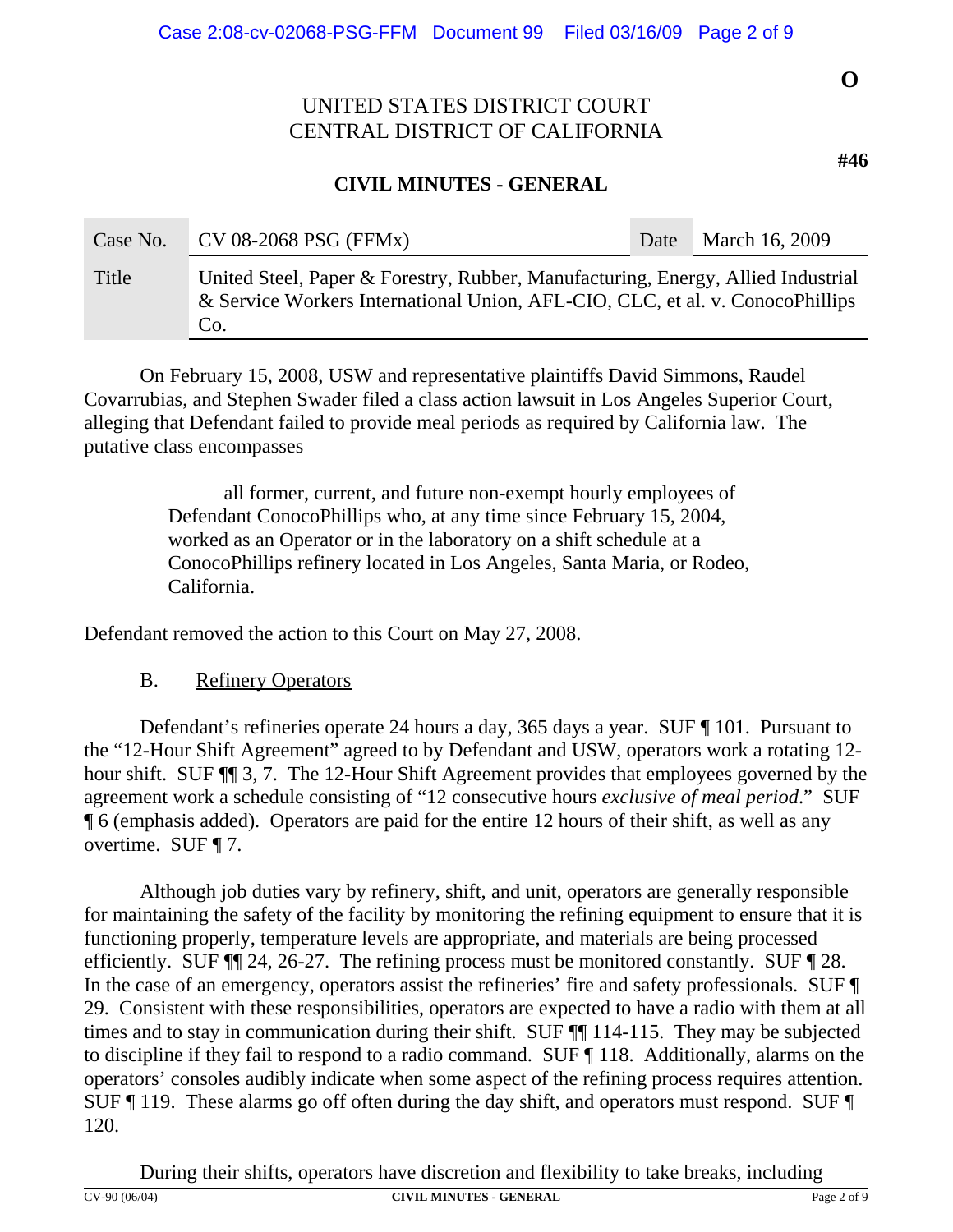## **CIVIL MINUTES - GENERAL**

| Case No. | $CV$ 08-2068 PSG (FFMx)                                                                                                                                                  | Date | March 16, 2009 |
|----------|--------------------------------------------------------------------------------------------------------------------------------------------------------------------------|------|----------------|
| Title    | United Steel, Paper & Forestry, Rubber, Manufacturing, Energy, Allied Industrial<br>& Service Workers International Union, AFL-CIO, CLC, et al. v. ConocoPhillips<br>Co. |      |                |

meals, "whenever their work and the time of their activities permit it." SUF  $\P$  11-12, 51. However, according to Plaintiffs, their meals are subject to interruption, and they are not allowed to leave the refinery or even their units to take a meal break. SGI ¶¶ 123-24.

### C. Plaintiffs Covarrubias and Simmons

Covarrubias has worked as an Inside Console Operator at Defendant's Los Angeles (Wilmington) refinery for the last year and a half. SUF ¶ 31. Between 1998 and his permanent assignment as an Inside Operator, Covarrubias split his time between Inside Operator and Outside Field Operator positions. SUF ¶ 32. Since 1997, Covarrubias has been a member of the local union grievance committee and a member of the local negotiating committee; he has been chairperson of the latter since 2003. SUF ¶ 33.

Covarrubias testified during his deposition that he couldn't recall how many meal breaks he had missed. SUF ¶ 37. He remembered missing "a couple" meals in April 2008 because of "workload and prepping equipment for work" and one other situation where he cut his meal break short and "ate real quick" to finish prepping equipment for maintenance. SUF ¶¶ 38-39. Covarrubias never told a supervisor that he had missed a meal. SUF ¶¶ 38, 40. In the last five years, no one ever told Covarrubias that he could not take a meal break or denied his request to take a meal period. SUF ¶¶ 46, 48. Covarrubias also testified that he could not recall when he last had a meal interrupted due to an alarm and that he had "no idea" how many times a meal was interrupted at all. SUF  $\P$  42-43. If a meal was interrupted, Covarrubias could take a meal break after the interruption, and it was his preference to do so. SUF ¶¶ 44.

Covarrubias occasionally takes 30 to 45 minutes for meal breaks. SUF ¶ 52. He has access to kitchen facilities at the refinery to prepare his meals, and he may cook hot breakfasts, lunches, or dinners. SUF ¶¶ 55-56. At times, he and the other operators will order takeout from a local restaurant. SUF ¶¶ 57. On day shifts, up to eight operators may gather to eat a meal together. SUF ¶ 59.

Simmons currently is, and has been for the majority of the relevant period, a Health and Safety Representative ("HSR") at the Los Angeles (Wilmington) refinery. SUF ¶¶ 67-68. From May 2005 to January 2007, Simmons worked as an Outside Operator. SUF ¶ 69. Additionally, Simmons is on the executive board of his local union, has been Defendant's unit designee since 2006, and attends national bargaining meetings. SUF ¶ 70.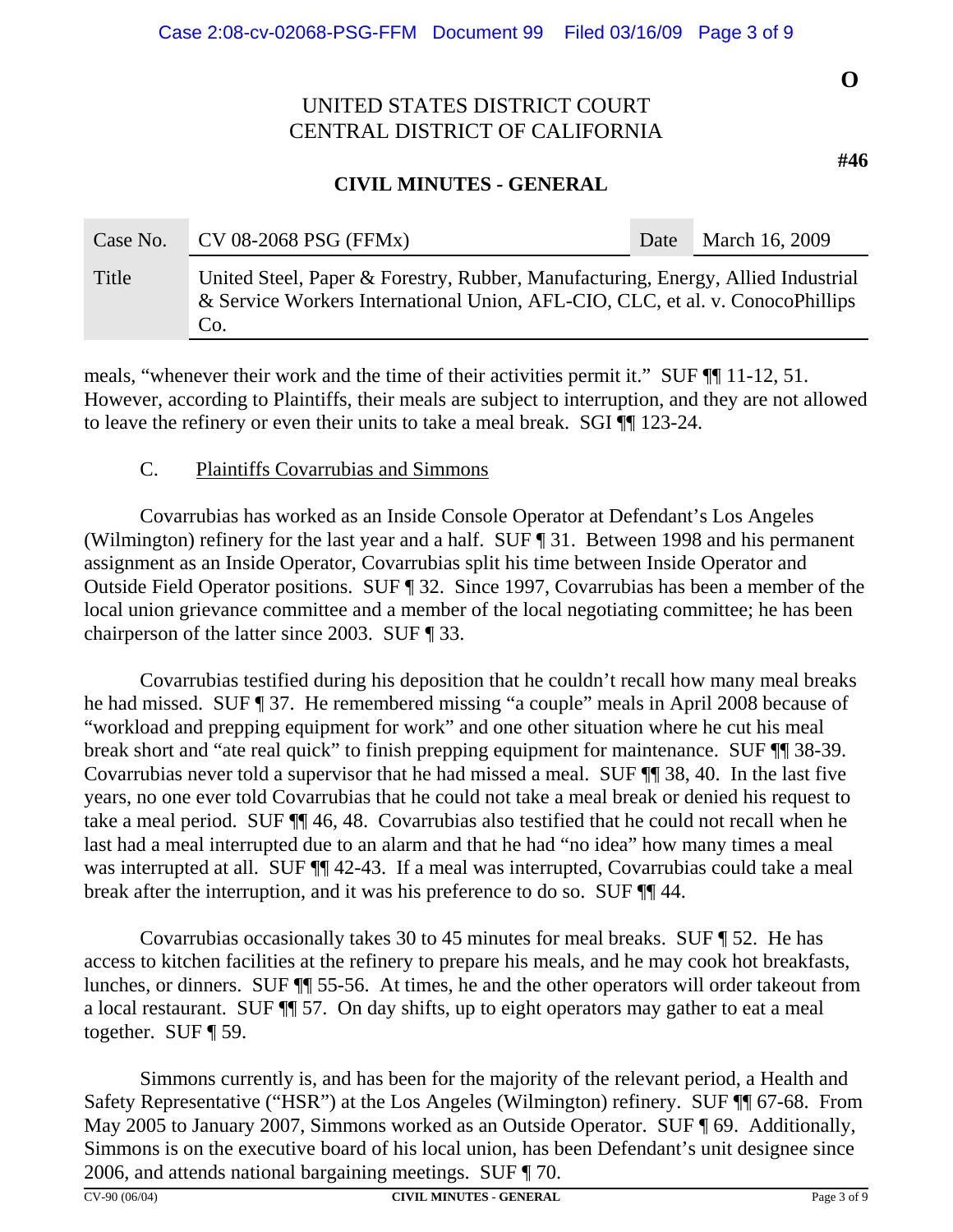### **CIVIL MINUTES - GENERAL**

| Case No. | $CV$ 08-2068 PSG (FFMx)                                                                                                                                                  | Date | March 16, 2009 |
|----------|--------------------------------------------------------------------------------------------------------------------------------------------------------------------------|------|----------------|
| Title    | United Steel, Paper & Forestry, Rubber, Manufacturing, Energy, Allied Industrial<br>& Service Workers International Union, AFL-CIO, CLC, et al. v. ConocoPhillips<br>Co. |      |                |

As the HSR, Simmons works an 8-hour shift and receives an unpaid meal break. SUF ¶ 73. Simmons's regular practice is to take a 30 minute lunch break at his discretion, and he has been paid overtime whenever he has missed a meal period. SUF  $\P$  72, 74. As to his meal breaks as an operator, Simmons stated, "I'm there 12 hours, I always eat." SUF ¶ 75. He testified that although he had discretion as to when to eat and how long of a break to take, his freedom was limited by his work duties. SGI ¶ 77. Like Covarrubias, Simmons had access to a kitchen, which he used to prepare food. SUF ¶¶ 87-88.

Simmons could not recall anytime during the past five years that he had missed a meal period. SUF ¶ 78. Similarly, he could not recall the last time his meal was interrupted. SUF ¶ 79. On one occasion, Simmons's meal was interrupted because a piece of equipment shut down; however, he was able to take his break after dealing with the emergency. SUF  $\P$  80-81. Simmons has never complained to a supervisor about a missed or interrupted meal break. SUF ¶ 82.

Presently, Defendant moves for summary judgment as to Plaintiffs Covarrubias and Simmons.

### II. Legal Standard

Federal Rule of Civil Procedure 56(c) establishes that summary judgment is proper only when "the pleadings, the discovery and disclosure materials on file, and any affidavits show that there is no genuine issue as to any material fact and that the movant is entitled to judgment as a matter of law." Fed. R. Civ. P. 56(c). The moving party has the burden of demonstrating the absence of a genuine issue of fact for trial. *See Anderson v. Liberty Lobby, Inc.*, 477 U.S. 242, 256, 106 S. Ct. 2505, 91 L. Ed. 2d 202 (1986). If the moving party satisfies the burden, the party opposing the motion must set forth specific facts showing that there remains a genuine issue for trial. *See id*. at 257.

A non-moving party who bears the burden of proving at trial an element essential to its case must sufficiently establish a genuine dispute of fact with respect to that element or face summary judgment. *See Celotex Corp. v. Catrett*, 477 U.S. 317, 322-23, 106 S. Ct. 2548, 91 L. Ed. 2d 265 (1986). Such an issue of fact is a genuine issue if it reasonably can be resolved in favor of either party. *See Anderson*, 477 U.S. at 250-51. If the moving party seeks summary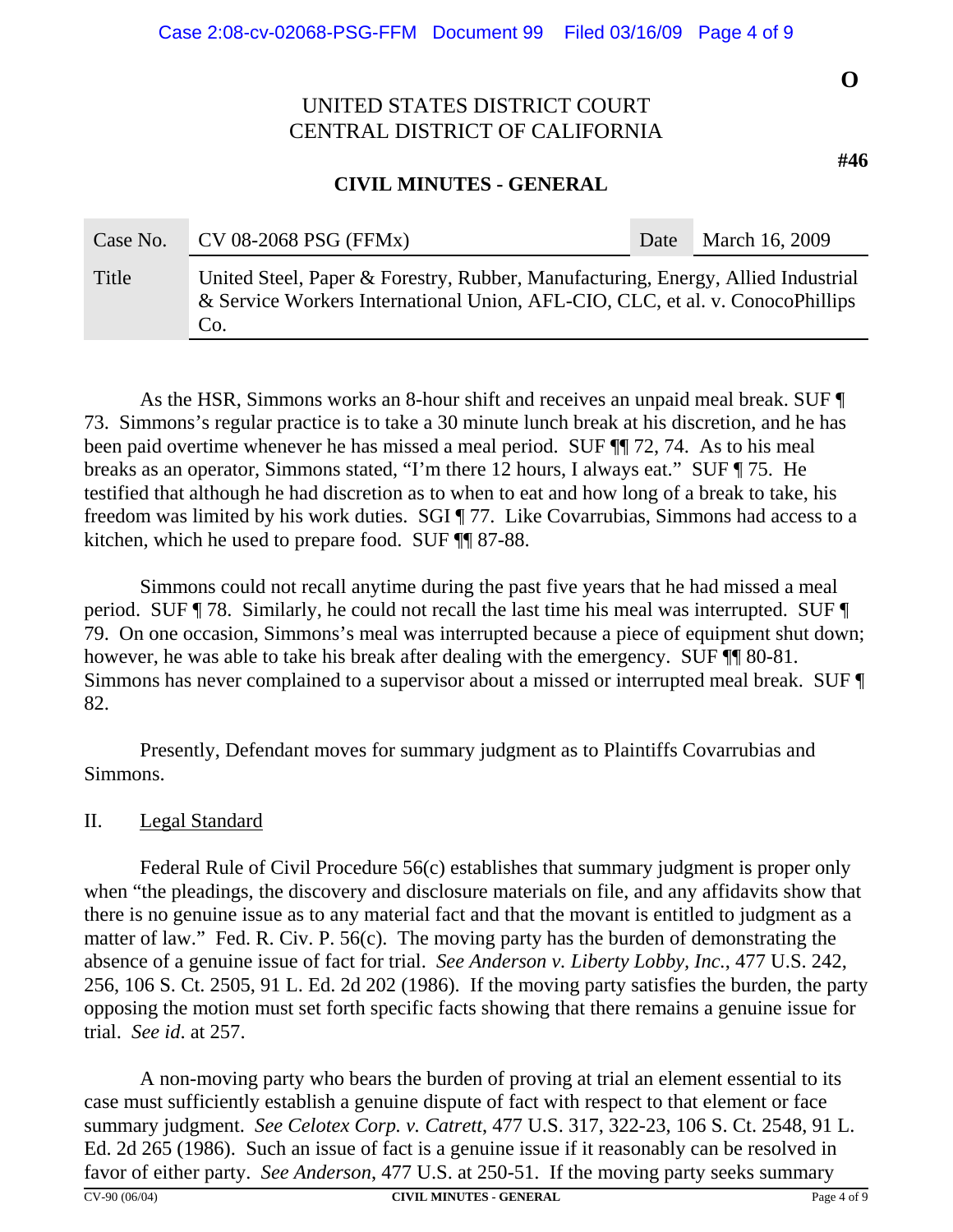## **CIVIL MINUTES - GENERAL**

| Case No. | $CV$ 08-2068 PSG (FFMx)                                                                                                                                                  | Date | March 16, 2009 |
|----------|--------------------------------------------------------------------------------------------------------------------------------------------------------------------------|------|----------------|
| Title    | United Steel, Paper & Forestry, Rubber, Manufacturing, Energy, Allied Industrial<br>& Service Workers International Union, AFL-CIO, CLC, et al. v. ConocoPhillips<br>Co. |      |                |

judgment on a claim or defense for which it bears the burden of proof at trial, the moving party must use affirmative, admissible evidence. *See* Fed. R. Civ. P. 56(e).

#### III. Discussion

### A. Meal Periods

California's meal break requirements are set forth in both the California Labor Code and in Wage Orders promulgated by the Industrial Welfare Commission ("IWC"). The IWC is a quasi-legislative body authorized by statute to promulgate orders regulating wages, hours, and conditions of employment for employees throughout California. *Nordquist v. McGraw-Hill Broad. Co., Inc.*, 32 Cal. App. 4th 555, 562, 38 Cal. Rptr. 2d 221 (1995). Pursuant to this authority, the IWC has promulgated seventeen different "wage orders" that apply to various groups of employees. Cal. Code Regs. tit. 8, §§ 11010-11170. The Ninth Circuit has stated that IWC wage orders are "quasi-legislative regulations that are to be interpreted in the same manner as statutes." *Watkins v. Ameripride Servs.,* 375 F.3d 821, 825 (9th Cir. 2004).

Cal Lab. Code section 512(a) sets forth meal period requirements. In relevant part, it provides:

> An employer may not employ an employee for a work period of more than five hours per day without providing the employee with a meal period of not less than 30 minutes . . . . An employer may not employ an employee for a work period of more than 10 hours per day without providing the employee with a second meal period of not less than 30 minutes, except that if the total hours worked is no more than 12 hours, the second meal period may be waived by mutual consent of the employer and the employee only if the first meal period was not waived.

Further, Cal. Labor Code section 226.7 provides:

(a) No employer shall require any employee to work during any meal or rest period mandated by an applicable order of the Industrial Welfare Commission.

**O**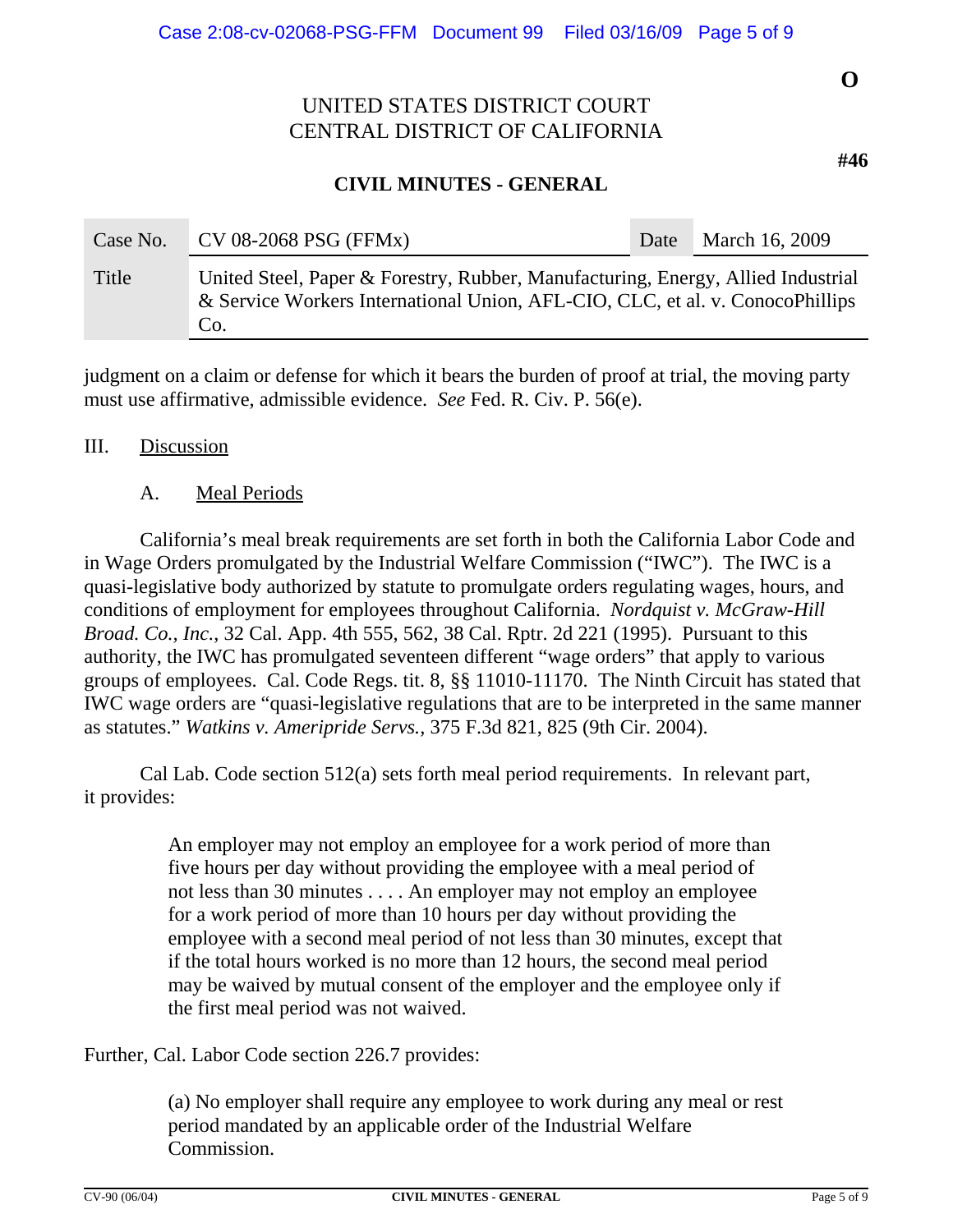## **CIVIL MINUTES - GENERAL**

| Case No. | $CV$ 08-2068 PSG (FFMx)                                                                                                                                                  | Date | March 16, 2009 |
|----------|--------------------------------------------------------------------------------------------------------------------------------------------------------------------------|------|----------------|
| Title    | United Steel, Paper & Forestry, Rubber, Manufacturing, Energy, Allied Industrial<br>& Service Workers International Union, AFL-CIO, CLC, et al. v. ConocoPhillips<br>Co. |      |                |

(b) If an employer fails to provide an employee a meal period or rest period in accordance with an applicable order of the Industrial Welfare Commission, the employer shall pay the employee one additional hour of pay at the employee's regular rate of compensation for each work day that the meal or rest period is not provided.

In the instant case, Defendant maintains that it is entitled to summary judgment because (1) Covarrubias and Simmons have not offered evidence that either of them ever missed a meal period and (2) California law merely requires an employer to make a meal period available, not to ensure that its employees actually take a 30-minute break. Plaintiffs argue that they ate their meals while "on duty" and therefore have valid claims against Defendant for wage premiums under Cal. Labor Code section 226.7(b). Defendant, anticipating this argument, insists that California law recognizes circumstances under which an employee can be provided a meal period while remaining on the job site or being subject to interruptions, as long as that employee is paid for the meal period. In response, Plaintiffs contend that the conditions under which an on-duty meal period is permitted are not satisfied here.

IWC Wage Order 1-2001, which governs manufacturing industry employees, $2$  includes the following provision:

> Unless the employee is relieved of all duty during a 30 minute meal period, the meal period shall be considered an "on duty" meal period and counted as time worked. An "on duty" meal period shall be permitted only when the nature of the work prevents an employee from being relieved of all duty and when by written agreement between the parties an on-the-job paid meal period is agreed to. The written agreement shall state that the employee may, in writing, revoke the agreement at any time.

Cal. Code Regs. tit. 8, § 11010, subd. 11(C). As noted above, Cal. Labor Code section 226.7 expressly provides that "[n]o employer shall require any employee to work during any meal or rest period . . . ." Thus, when section 226.7 is read in conjunction with Wage Order 1-2001, it is

**O**

<sup>&</sup>lt;sup>2</sup> Defendant does not dispute that it is in the manufacturing industry or that IWC Wage Order 1-2001 applies to its employees.<br> $\frac{\text{CV-90 (06/04)}}{\text{CV-90 (06/04)}}$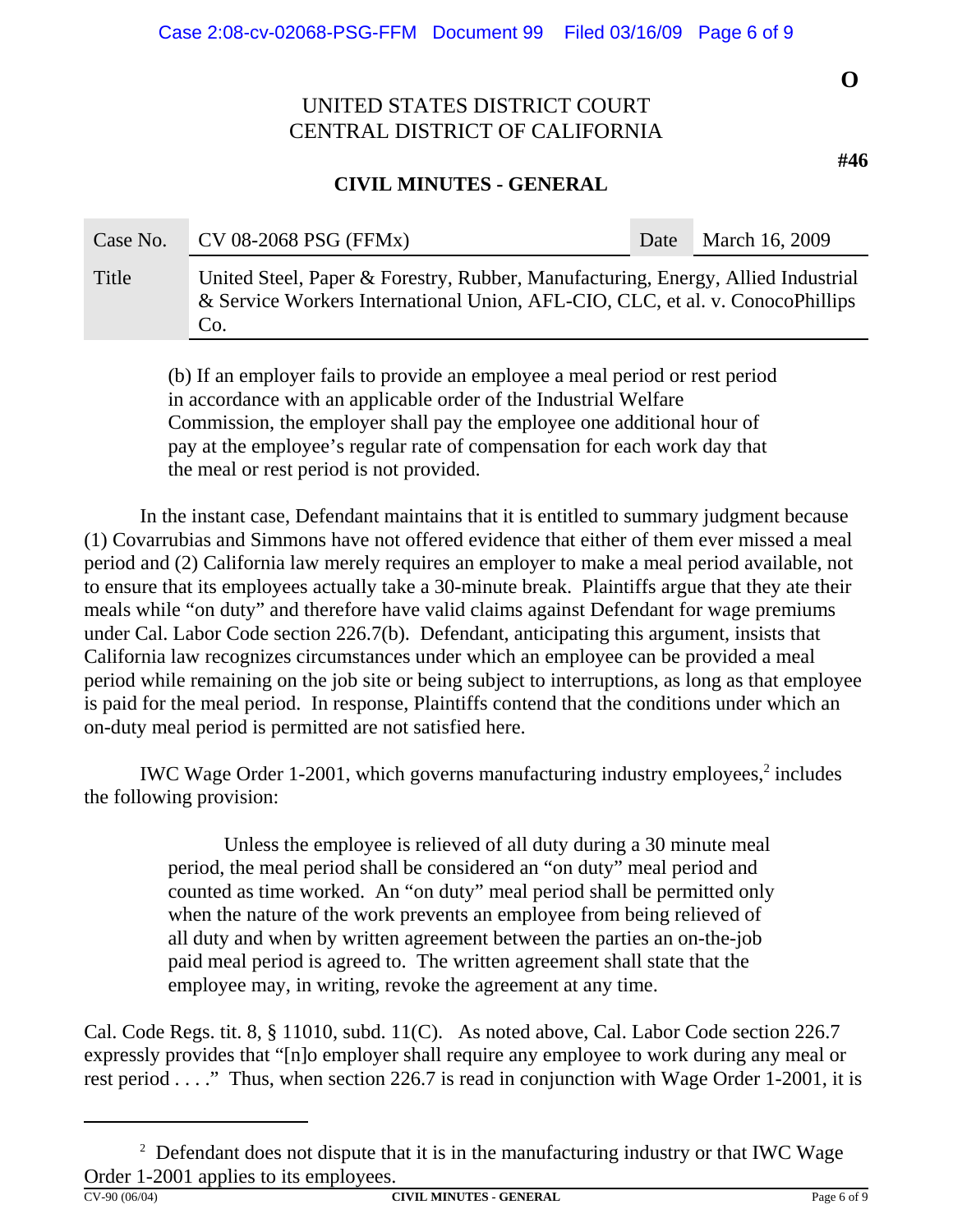### **CIVIL MINUTES - GENERAL**

| Case No. | $CV$ 08-2068 PSG (FFMx)                                                                                                                                                  | Date | March 16, 2009 |
|----------|--------------------------------------------------------------------------------------------------------------------------------------------------------------------------|------|----------------|
| Title    | United Steel, Paper & Forestry, Rubber, Manufacturing, Energy, Allied Industrial<br>& Service Workers International Union, AFL-CIO, CLC, et al. v. ConocoPhillips<br>Co. |      |                |

clear that under California law, an employee must be relieved of all duty during the 30-minute meal period, *unless* the conditions permitting an "on duty" meal period are satisfied. Such is the case regardless of whether California law mandates that an employer affirmatively ensure that employees take meal periods or merely requires the employer to authorize or permit a break.<sup>3</sup> *See White v. Starbucks Corp*., 497 F. Supp. 2d 1080, 1089 (N.D. Cal. 2007) (stating that an affirmative obligation to relieve workers of all duty is consistent with an interpretation of California law as requiring that employers need only make breaks available); *Perez v. Safety-Kleen Sys., Inc* 253 F.R.D. 508, 516 (N.D. Cal. 2008); DLSE Opinion Letter 2002-09-04 (suggesting that requiring an hourly shift manager at a fast food restaurant to remain available to answer questions during her paid meal break would constitute an impermissible on duty meal period).

In a case similar to the one at bar, *Perez v. Safety-Kleen Sys., Inc.*, the plaintiffs claimed that their employer failed to relieve them of "all duty" during their meal periods. 253 F.R.D. at 516. The employer argued that the plaintiffs always had the opportunity to take breaks free of duty. However, plaintiffs testified that they were "required to carry a company cell phone to as to maintain constant contact with [the] branch." *Id*. Plaintiffs also claimed that they were "required to be in readiness to work at all times" during the work day. *Id*. Furthermore, it was undisputed that the employer had never obtained agreements from plaintiffs to take on-duty meal periods. *Id*. Therefore, the court denied summary judgment for the employer. *Id*. *See also Murphy v. Kenneth Cole Products,* 40 Cal. 4th 1094, 1104, 56 Cal. Rptr. 3d 880 (2007) (stating that if an employee works through his meal period, he has been deprived of the right to be free of the employer's control and must be compensated with an additional hour of wages pursuant to Cal. Labor Code § 226.7(b)).

Similarly, here, Plaintiffs have submitted evidence that although they had time to eat, they were not relieved of "all duty" during their breaks. For example, it is undisputed that operators are expected to have a radio with them and to stay in communication during their shifts. SUF ¶ 115. They may be disciplined for failure to respond to a radio command. SUF ¶ 118. Covarrubias testified that even when the operators are eating, they are "always working because we carry our phone and our radio with us." SUF ¶ 127.

<sup>&</sup>lt;sup>3</sup> The Court does not express an opinion on this issue because it is unnecessary to resolution of this motion.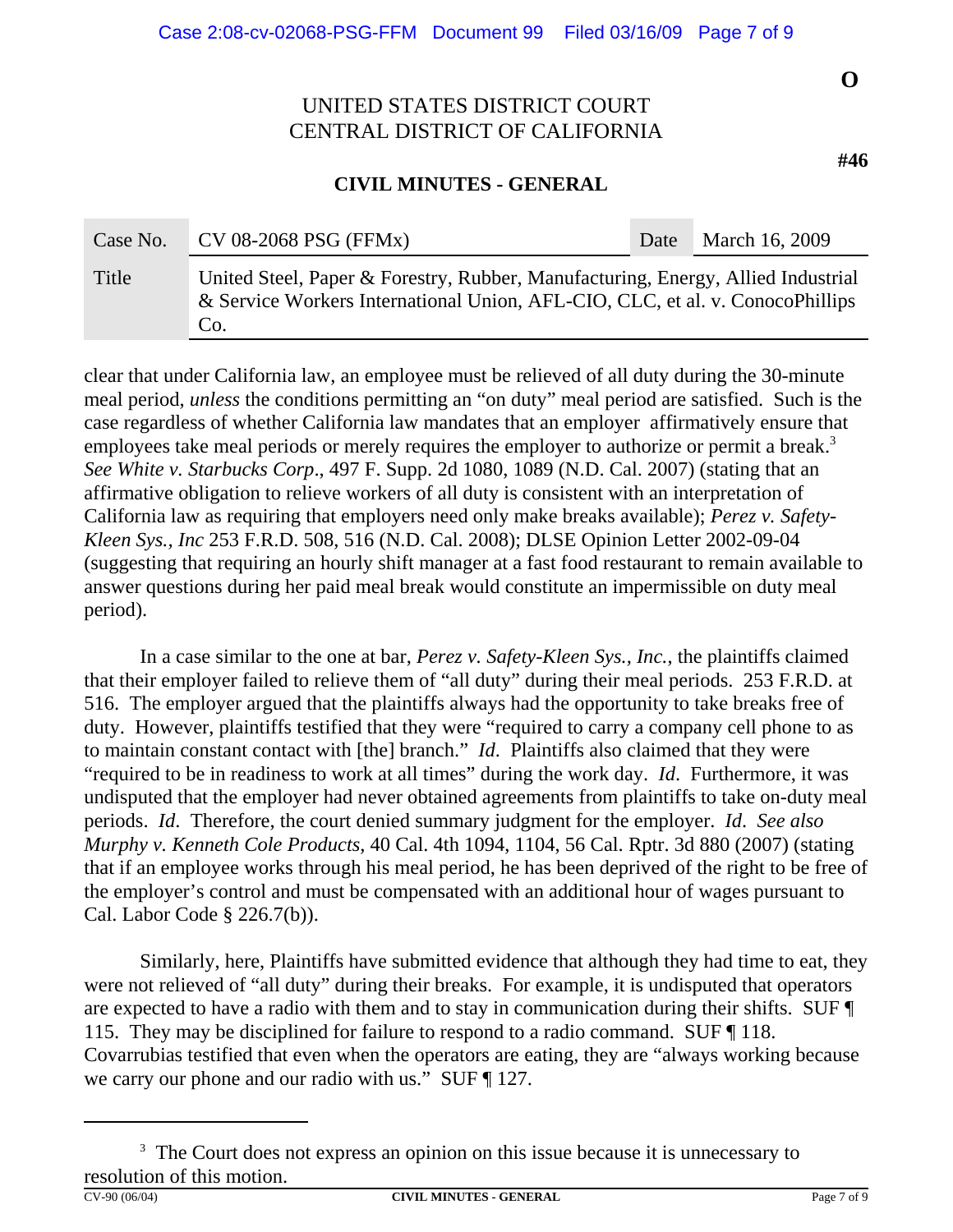### **CIVIL MINUTES - GENERAL**

| Case No. | $CV$ 08-2068 PSG (FFMx)                                                                                                                                                  | Date | March 16, 2009 |
|----------|--------------------------------------------------------------------------------------------------------------------------------------------------------------------------|------|----------------|
| Title    | United Steel, Paper & Forestry, Rubber, Manufacturing, Energy, Allied Industrial<br>& Service Workers International Union, AFL-CIO, CLC, et al. v. ConocoPhillips<br>Co. |      |                |

Furthermore, Plaintiffs have submitted evidence that they must be ready to work at all times during their shifts, even their meal periods. Defendant's Rule 30(b)(6) designee testified that "operators will be on duty for 12 hours and they will be on the unit, unless excused with permission to go somewhere else within the refinery." SUF ¶ 112**.** The parties agree that the oil refining process must be monitored constantly and that operators play an important role in ensuring the safety of the refineries. Accordingly, operators may be required to interrupt their meals to respond to an alarm or other maintenance issue. SUF ¶ 125. Indeed, Covarrubias testified that his meals have been interrupted because of an emergency alarm or because he had to attend to other job duties. SUF ¶¶ 128-29. Similarly, Simmons testified that the "alarms go off quite often and we have to go see what it's about" and identified one particular instance when his meal was interrupted. SUF  $\P$  80, 130-131. Also undisputed is the fact that there is no operator at any of the refineries whose job it is to relieve other operators for meal periods, although Covarrubias admitted that he has asked other operators to watch his monitor while he takes a meal period, and he has watched others' while they took a break. SUF ¶ 138. Based on the evidence submitted, a reasonable jury could determine that Defendant failed to provide Plaintiffs with an uninterrupted meal period by relieving them of all duties.

 Defendant argues that an on-duty (and therefore interruptible) meal period is lawful because USW agreed that Defendant's employees would receive on-site, paid meal periods. In order for an on-duty meal period to be permitted under Wage Order 1-2001, all three of the following requirements must be met: (1) the nature of the work must prevent the employee from being relieved of all duty during the meal period; (2) the employee and employer must have entered into a signed agreement authorizing an on-duty meal period; and (3) the signed agreement must expressly state that the employee may, in writing, revoke the agreement at any time. Cal. Code Regs., tit. 8 § 11010, subd. 11(C); *see also* DLSE Opinion Letter 2002-09-04.

Defendant contends that the first requirement is satisfied because the nature of Plaintiffs' work requires them to be on the site during their meal periods due to the potential for emergencies to arise. However, Defendant has not explained why it would not be possible to have a relief operator available to cover Plaintiffs' stations while they took a meal period. Defendant has not presented any evidence that each operator is specially trained or qualified to cover only his or her own console. In fact, in its brief filed in opposition to Plaintiffs' motion for class certification, Defendant contradicted its current position by arguing that "the skill level of each employee . . . impacts how interchangeable unit employees are for one another. Thus, if an Operator is on a break there may well be other Operators who can respond to an issue." *Opp. to*